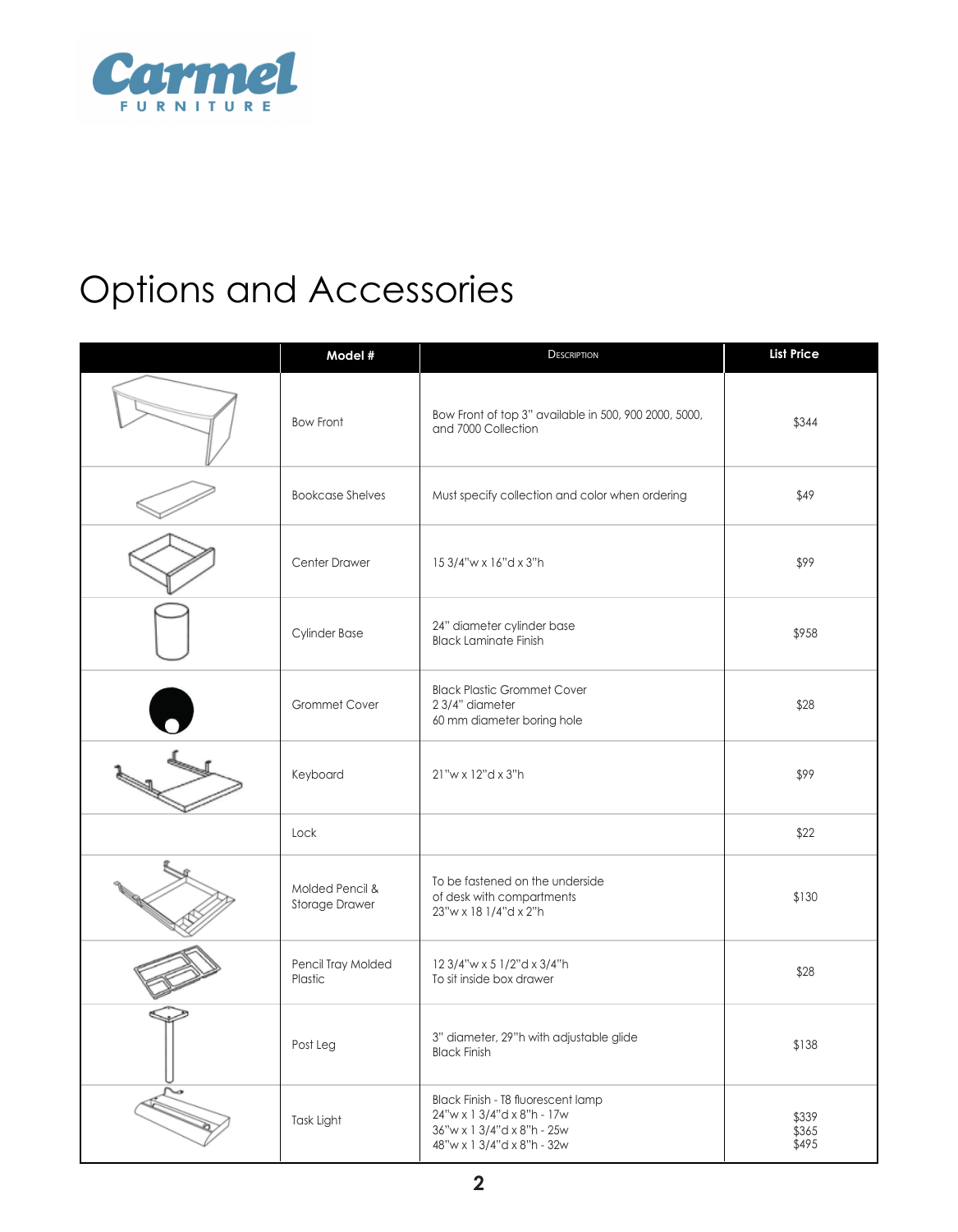

# Options and Accessories

| Model #                                      | <b>DESCRIPTION</b>                                                                                                                                                                                    | <b>List Price</b>       |
|----------------------------------------------|-------------------------------------------------------------------------------------------------------------------------------------------------------------------------------------------------------|-------------------------|
|                                              | Pedestal Options (to replace pedestal options BBB or BF)                                                                                                                                              |                         |
| <b>BBBB</b><br>Must specify left<br>or right | Box, box, box, box pedestal<br>To replace box, box, box or box, file<br>24" modesty panel included in pricing                                                                                         | \$98                    |
| <b>BBF</b><br>Must specify left<br>or right  | Box, box, file pedestal<br>To replace box, box, box or box, file<br>24" modesty panel included in pricing                                                                                             | \$106                   |
| FF<br>Must specify left<br>or right          | File, file pedestal<br>To replace box, box, box or box, file<br>24" modesty panel included in pricing                                                                                                 | \$110                   |
| <b>BBF-28</b>                                | Box, box, file pedestal<br>To replace box & file<br>28"h pedestal full to the floor<br>with kick plate                                                                                                | \$153                   |
| FF-28                                        | File, file pedestal<br>To replace box & file<br>28"h pedestal full to the floor<br>with kick plate                                                                                                    | \$153                   |
| <b>CPU Pedestal</b>                          | Pedestal for center processing unit                                                                                                                                                                   | \$141                   |
| <b>Full Modesty</b>                          | Full 28" h modesty panel to replace<br>18"h modesty panel                                                                                                                                             | \$112                   |
|                                              |                                                                                                                                                                                                       |                         |
| Upholstered<br><b>Tack Board</b>             | Upholstered tack board for<br>60" w hutch<br>lower section of 36" h hutch<br>66" w hutch<br>with overhead shelf or doors<br>72" w hutch<br>* Pricing in standard tweed fabric colors (please inquire) | \$220<br>\$226<br>\$242 |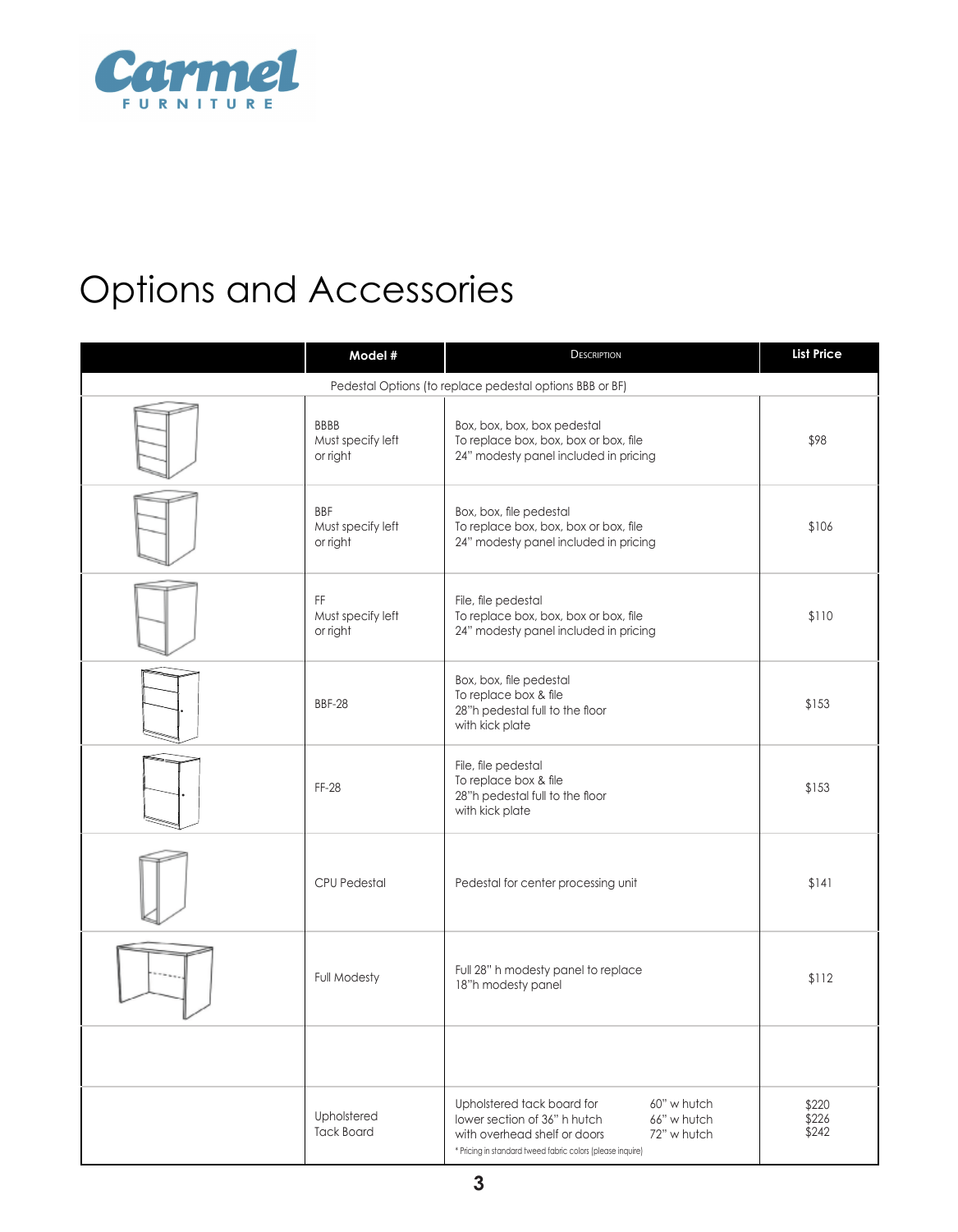



- Carmel Furniture case goods are fully assembled, simply unpack and start working,
- Material meets California Air Resource Board (CARB) standards,and ANSI/BIFMA tested,
- Constructed of 1" North American produced thermally fused laminate,
- Box drawers are equipped with a heavy-duty epoxy coated roller slide with positive lockout feature.
- These slides are rated at a 100lb. weight capacity and offer a life-time warranty,
- File drawers are equipped with an epoxy coated ball bearing full suspension slide.
- These slides are rated at a 100lb. weight capacity and offer a life-time warranty,
- Locking box and file drawers on right pedestal standard,
- Standard pedestals constructed with box and file drawer(s), alternate pedestal configurations available refer to page 9 for upgraded pedestals
- Bookcases backs are constructed of 3/4" thick thermally fused laminate,
- Standard with recessed 18"h modesty panel.

| Model #                                                  | <b>Description</b>                                     | <b>List</b><br>Price             | Dimensions W x D x H                                         | <b>WT (lb.)</b>          | Cube                 |
|----------------------------------------------------------|--------------------------------------------------------|----------------------------------|--------------------------------------------------------------|--------------------------|----------------------|
| 500/6030DP<br>500/6630DP<br>500/7236DP                   | Double pedestal desk<br>3/4 modesty panel              | \$583<br>\$671<br>\$740          | 60 x 30 x 29<br>66 x 30 x 29<br>72 x 36 x 29                 | 220<br>240<br>250        | 35<br>38<br>48       |
| 500/4830SPL<br>500/6030SPL<br>500/6630SPL<br>500/7236SPL | Single pedestal left desk 3/4 modesty<br>panel         | \$477<br>\$489<br>\$562<br>\$623 | 48 x 30 x 29<br>60 x 30 x 29<br>66 x 30 x 29<br>72 x 36 x 29 | 140<br>145<br>160<br>186 | 25<br>35<br>38<br>48 |
| 500/4830SPR<br>500/6030SPR<br>500/6630SPR<br>500/7236SPR | Single pedestal right desk<br>3/4 modesty panel        | \$477<br>\$489<br>\$562<br>\$623 | 48 x 30 x 29<br>60 x 30 x 29<br>66 x 30 x 29<br>72 x 36 x 29 | 140<br>145<br>160<br>186 | 25<br>35<br>38<br>48 |
| 500/6030OP<br>500/6630OP<br>500/7220OP<br>500/7236OP     | Open desk-no pedestal<br>3/4 modesty panel             | \$453<br>\$535<br>\$492<br>\$562 | 60 x 30 x 29<br>66 x 30 x 29<br>72 x 20 x 29<br>72 x 36 x 29 | 135<br>150<br>135<br>175 | 35<br>38<br>35<br>48 |
| 500/6020DP<br>500/6620DP<br>500/7220DP                   | Double pedestal<br>credenza<br>3/4 modesty panel       | \$562<br>\$625<br>\$698          | 60 x 20 x 29<br>66 x 20 x 29<br>72 x 20 x 29                 | 200<br>210<br>220        | 28<br>30<br>35       |
| 500/6020SPL<br>500/6620SPL<br>500/7220SPL                | Single pedestal left<br>credenza<br>3/4 modesty panel  | \$453<br>\$519<br>\$589          | 60 x 20 x 29<br>66 x 20 x 29<br>72 x 20 x 29                 | 170<br>180<br>190        | 28<br>30<br>35       |
| 500/6020SPR<br>500/6620SPR<br>500/7220SPR                | Single pedestal right<br>credenza<br>3/4 modesty panel | \$453<br>\$519<br>\$589          | 60 x 20 x 29<br>66 x 20 x 29<br>72 x 20 x 29                 | 170<br>180<br>190        | 28<br>$30\,$<br>35   |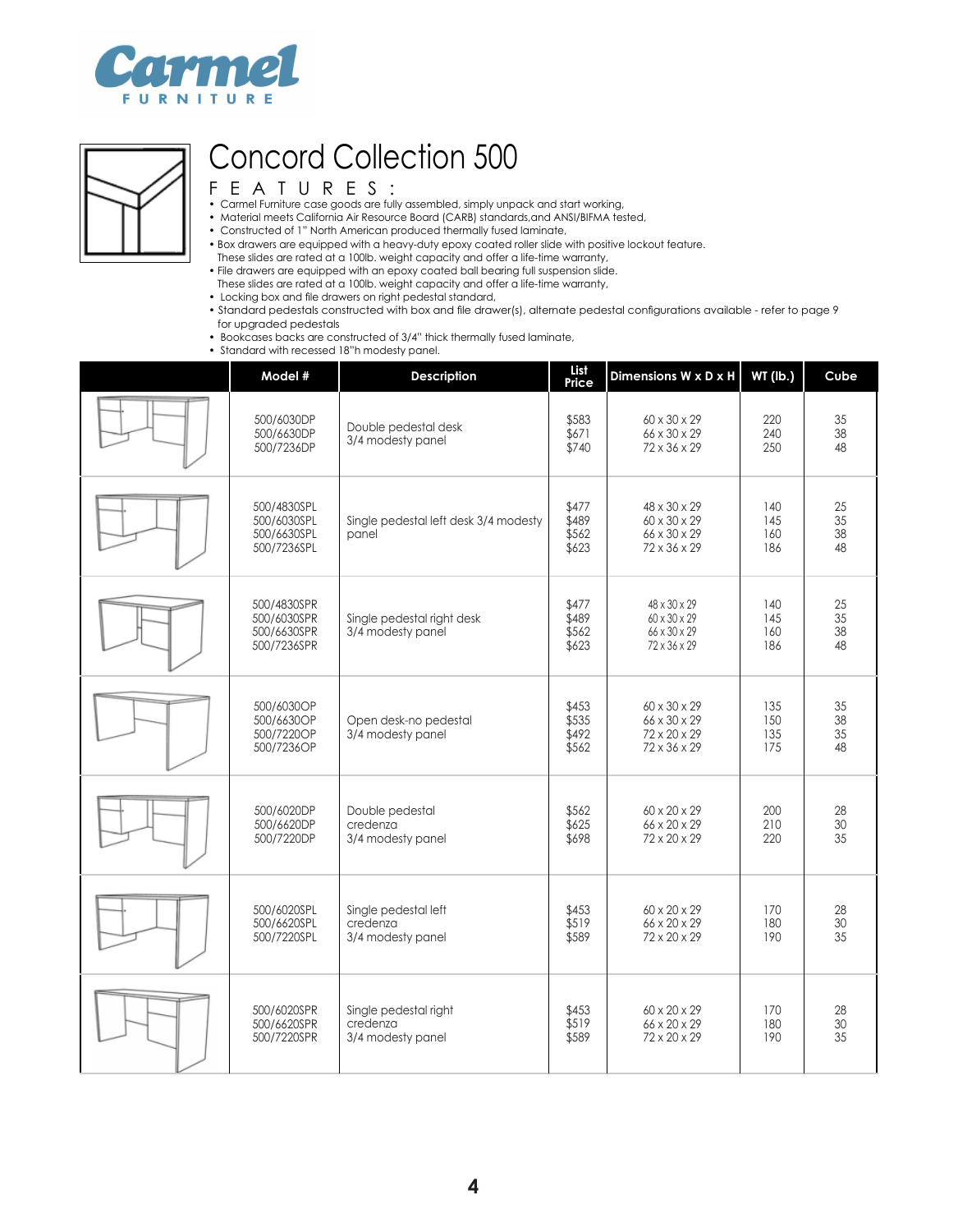



- Carmel Furniture case goods are fully assembled, simply unpack and start working,
- Material meets California Air Resource Board (CARB) standards,and ANSI/BIFMA tested,
- Constructed of 1" North American produced thermally fused laminate,
- Box drawers are equipped with a heavy-duty epoxy coated roller slide with positive lockout feature.
- These slides are rated at a 100lb. weight capacity and offer a life-time warranty,
- File drawers are equipped with an epoxy coated ball bearing full suspension slide.
- These slides are rated at a 100lb. weight capacity and offer a life-time warranty,
- Locking box and file drawers on right pedestal standard,
- Standard pedestals constructed with box and file drawer(s), alternate pedestal configurations available refer to page 9 for upgraded pedestals
- Bookcases backs are constructed of 3/4" thick thermally fused laminate,
- Standard with recessed 18"h modesty panel.

| Model #                      | <b>Description</b>                                                                                  | List<br>Price  | Dimensions W x D x H         | WT (lb.)   | Cube     |
|------------------------------|-----------------------------------------------------------------------------------------------------|----------------|------------------------------|------------|----------|
| 500/6020DPSL                 | Double pedestal credenza With two                                                                   | \$606          | 60 x 20 x 29                 | 190        | 28       |
| 500/7220DPSL                 | sliding doors 3/4 modesty panel                                                                     | \$740          | 72 x 20 x 29                 | 250        | 35       |
| 500/7220OPLF<br>500/7220LFOP | Credenza open left, two drawer<br>lateral file on right<br>Two drawer lateral file left open right  | \$808<br>\$808 | 72 x 20 x 29<br>72 x 20 x 29 | 190<br>190 | 35<br>35 |
| 500/7220OPSC<br>500/7220SCOP | Credenza open left, hinged storage<br>doors on right<br>Hinged storage doors on left, open<br>right | \$752<br>\$752 | 72 x 20 x 29<br>72 x 20 x 29 | 170<br>170 | 35<br>35 |
| 500/7220SCLF                 | Credenza with hinged storage doors<br>on left, two drawer lateral file on right                     | \$937          | 72 x 20 x 29                 | 250        | 35       |
| 500/4020LFL                  | Left flush return 29"h                                                                              | \$408          | 40 x 20 x 29                 | 100        | 15       |
| 500/4524LFL                  | Full modesty panel                                                                                  | \$480          | $45 \times 24 \times 29$     | 125        | 20       |
| 500/4020RFL                  | Right flush return 29"h                                                                             | \$408          | 40 x 20 x 29                 | 100        | 15       |
| 500/4524RFL                  | Full modesty panel                                                                                  | \$480          | 45 x 24 x 29                 | 125        | 20       |
| 500/4020LOPFL                | Left flush open return 29"h                                                                         | \$301          | 40 x 20 x 29                 | 75         | 15       |
| 500/4524LOPFL                | Full modesty panel                                                                                  | \$344          | 45 x 24 x 29                 | 85         | 20       |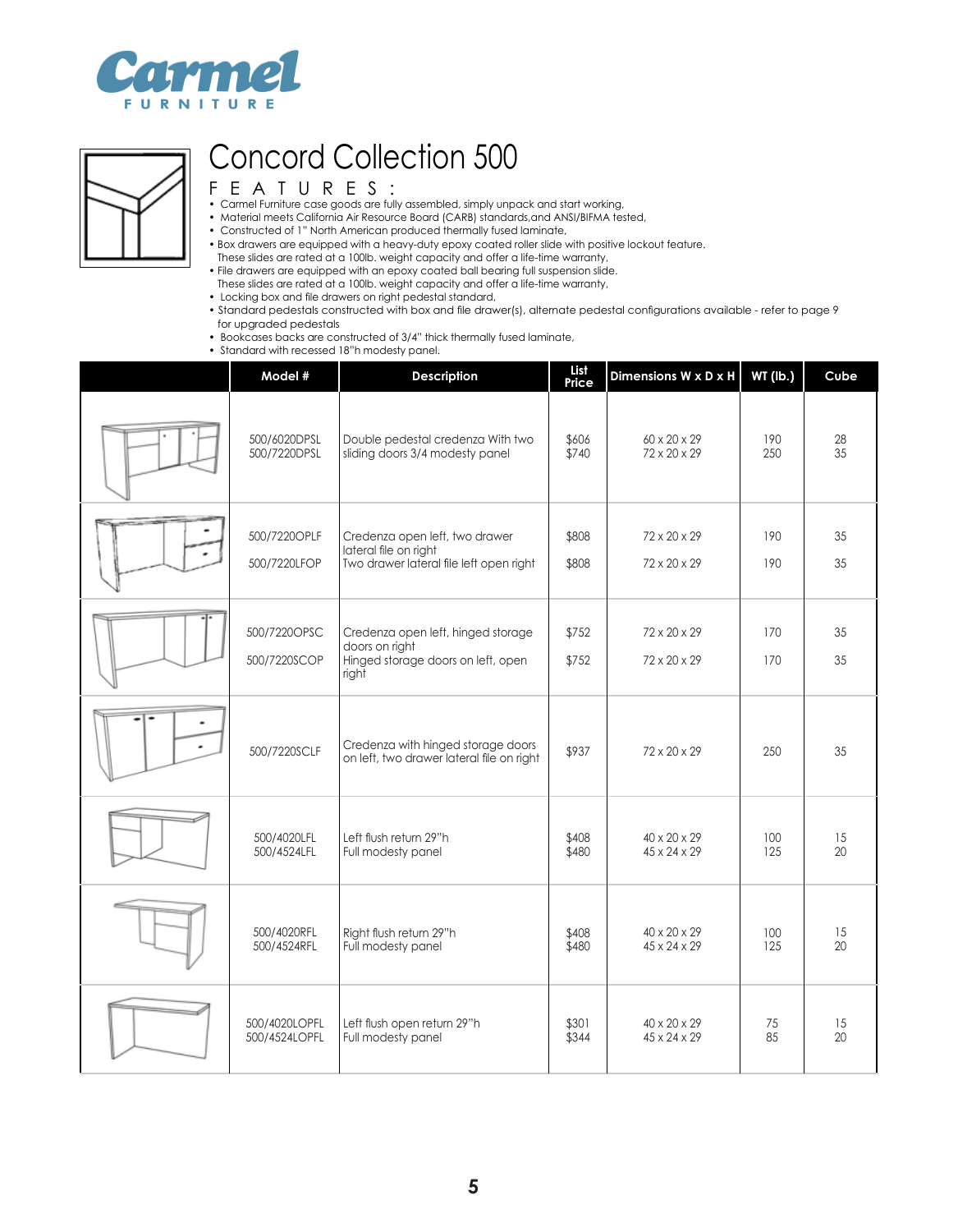



- Carmel Furniture case goods are fully assembled, simply unpack and start working,
- Material meets California Air Resource Board (CARB) standards,
- Constructed of 1" North American produced thermally fused laminate, and ANSI/BIFMA tested,
- Box drawers are equipped with a heavy-duty epoxy coated roller slide with positive lockout feature.
- These slides are rated at a 100lb. weight capacity and offer a life-time warranty,
- File drawers are equipped with an epoxy coated ball bearing full suspension slide.
- These slides are rated at a 100lb. weight capacity and offer a life-time warranty,
- Locking box and file drawers on right pedestal standard,
- Standard pedestals constructed with box and file drawer(s), alternate pedestal configurations available refer to page 9 for upgraded pedestals
- Bookcases backs are constructed of 3/4" thick thermally fused laminate,
- Standard with recessed 18"h modesty panel.

| Model #                                      | <b>Description</b>                                                                                                                 | List<br>Price             | Dimensions W x D x H                                     | <b>WT (lb.)</b>   | Cube           |
|----------------------------------------------|------------------------------------------------------------------------------------------------------------------------------------|---------------------------|----------------------------------------------------------|-------------------|----------------|
| 500/4020ROPFL<br>500/4524ROPFL               | Right flush open return 29"h<br>Full modesty panel                                                                                 | \$301<br>\$344            | 40 x 20 x 29<br>$45 \times 24 \times 29$                 | 75<br>85          | 15<br>20       |
| 500/4020BR<br>500/4524BR                     | Open Bridge<br>Full modesty panel<br>(can be used right or left)                                                                   | \$274<br>\$301            | 40 x 20 x 29<br>45 x 24 x 29                             | 60<br>60          | 10<br>10       |
| 500/6030DTOP<br>500/6630DTOP<br>500/7230DTOP | "D" shaped desk<br>End panel and post leg included                                                                                 | \$465<br>\$535<br>\$574   | 60 x 30 x 29<br>66 x 30 x 29<br>72 x 30 x 29             | 75<br>80<br>85    | 15<br>15<br>15 |
| 500/3636CU                                   | Corner Unit<br>Full modesty panel<br>1/2 panels on right and left (to be<br>used only with 20"d return or bridge)                  | \$574                     | $36 \times 36 \times 29$                                 | 90                | 25             |
| 500/3620OP                                   | Open desk unit                                                                                                                     | \$328                     | 36 x 20 x 29                                             | 60                | 15             |
| 500/3620SC                                   | Storage cabinet with hinged doors<br>Full 3/4" thick backer                                                                        | \$492                     | 36 x 20 x 29                                             | 105               | 15             |
| 500/3620LF<br>500/3620LF3<br>500/3620LF4     | Two drawer lateral file<br>Three drawer lateral file<br>w/anti-tilt mechanism<br>Four drawer lateral file<br>w/anti-tilt mechanism | \$567<br>\$945<br>\$1,260 | 36 x 20 x 29<br>$36 \times 20 \times 41$<br>36 x 20 x 53 | 130<br>200<br>260 | 15<br>20<br>27 |
| 500/3620PR                                   | Printer unit w/two hinged<br>doors on bottom and shelf on top<br>Opening along back for paper feed                                 | \$480                     | 36 x 20 x 29                                             | 105               | 15             |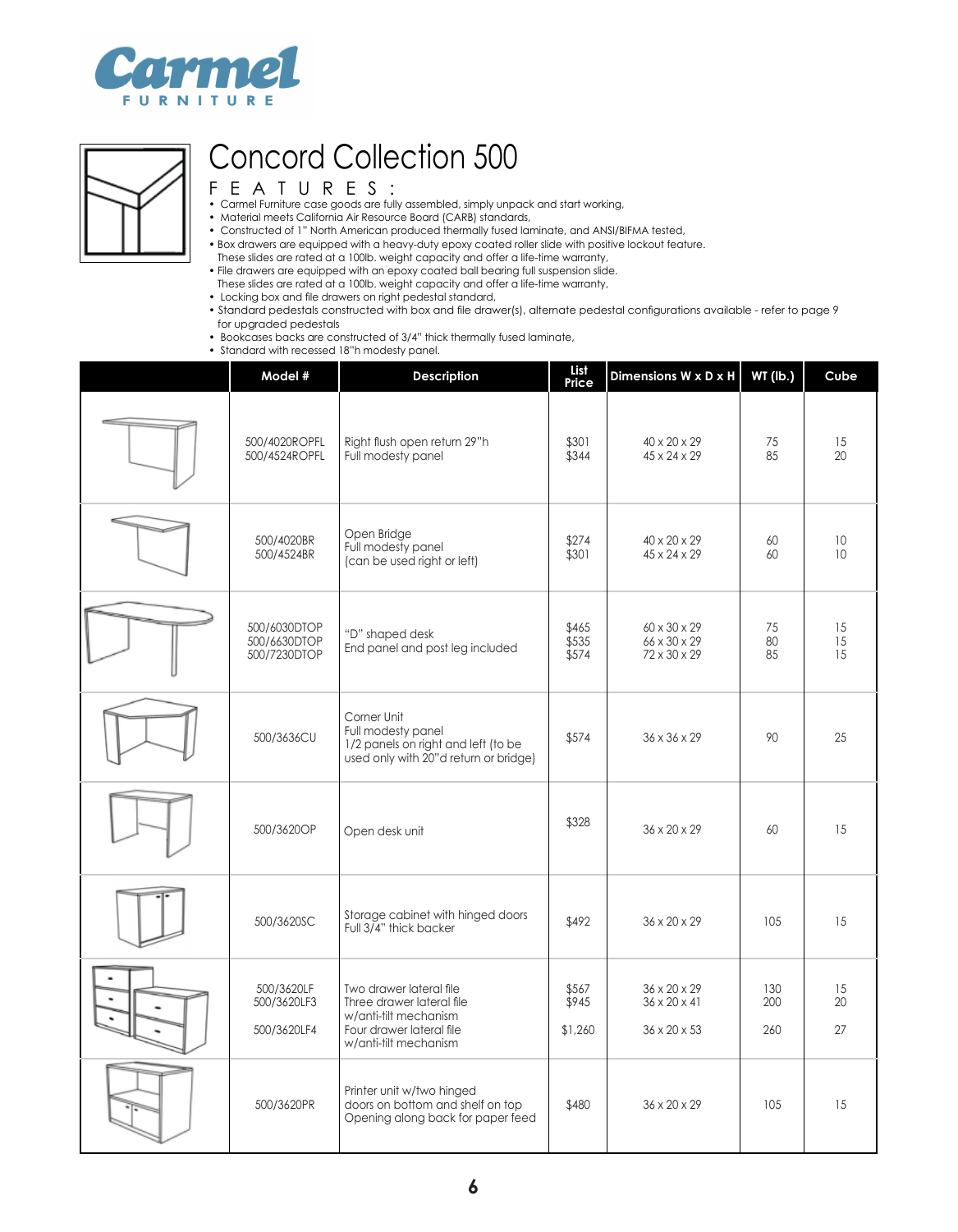



- Carmel Furniture case goods are fully assembled, simply unpack and start working,
- Material meets California Air Resource Board (CARB) standards, and ANSI/BIFMA tested,
- Constructed of 1" North American produced thermally fused laminate,
- Box drawers are equipped with a heavy-duty epoxy coated roller slide with positive lockout feature.
- These slides are rated at a 100lb. weight capacity and offer a life-time warranty,
- File drawers are equipped with an epoxy coated ball bearing full suspension slide.
- These slides are rated at a 100lb. weight capacity and offer a life-time warranty,
- Locking box and file drawers on right pedestal standard,
- Standard pedestals constructed with box and file drawer(s), alternate pedestal configurations available refer to page 9 for upgraded pedestals
- Bookcases backs are constructed of 3/4" thick thermally fused laminate,
- Standard with recessed 18"h modesty panel.

| Model #                                      | <b>Description</b>                                                                                                                    | List<br>Price           | Dimensions W x D x H                         | <b>WT (lb.)</b>   | Cube           |
|----------------------------------------------|---------------------------------------------------------------------------------------------------------------------------------------|-------------------------|----------------------------------------------|-------------------|----------------|
| 500/601236OP<br>500/661236OP<br>500/721236OP | Open hutch with shelf<br>Full 3/4" thick backer<br>1"h opening along bottom<br>for ease of cable access<br>22" clearance below        | \$610<br>\$658<br>\$685 | 60 x 12 x 36<br>66 x 12 x 36<br>72 x 12 x 36 | 135<br>140<br>145 | 21<br>23<br>25 |
| 500/601236HT<br>500/661236HT<br>500/721236HT | Hutch with four hinged doors<br>Full 3/4" thick backer<br>1"h opening along bottom<br>for ease of cable access<br>22" clearance below | \$752<br>\$763<br>\$772 | 60 x 12 x 36<br>66 x 12 x 36<br>72 x 12 x 36 | 150<br>155<br>160 | 21<br>23<br>25 |
| 500/361242HT                                 | Hutch with two hinged doors<br>Full 3/4" thick backer<br>1"h opening along bottom<br>for ease of cable access                         | \$507                   | $36 \times 12 \times 42$                     | 70                | 12             |
| 500/362072LFHT                               | Lateral file with two<br>adjustable shelves on top<br>Full 3/4" thick backer<br>With doors on top portion                             | \$1,027<br>\$1,164      | 36 x 20 x 72<br>$36 \times 20 \times 72$     | 250<br>250        | 32<br>32       |
| 500/362072SCHT                               | Storage cabinet with two<br>adjustable shelves on top<br>Full 3/4" thick backer<br>With doors on top portion                          | \$958<br>\$1,094        | 36 x 20 x 72<br>36 x 20 x 72                 | 230<br>230        | 32<br>32       |
| 500/361272BC                                 | Bookcase with five<br>adjustable shelves<br>Full 3/4" thick backer<br>With full doors                                                 | \$821<br>\$1,027        | 36 x 12 x 72<br>36 x 12 x 72                 | 230<br>230        | 20<br>20       |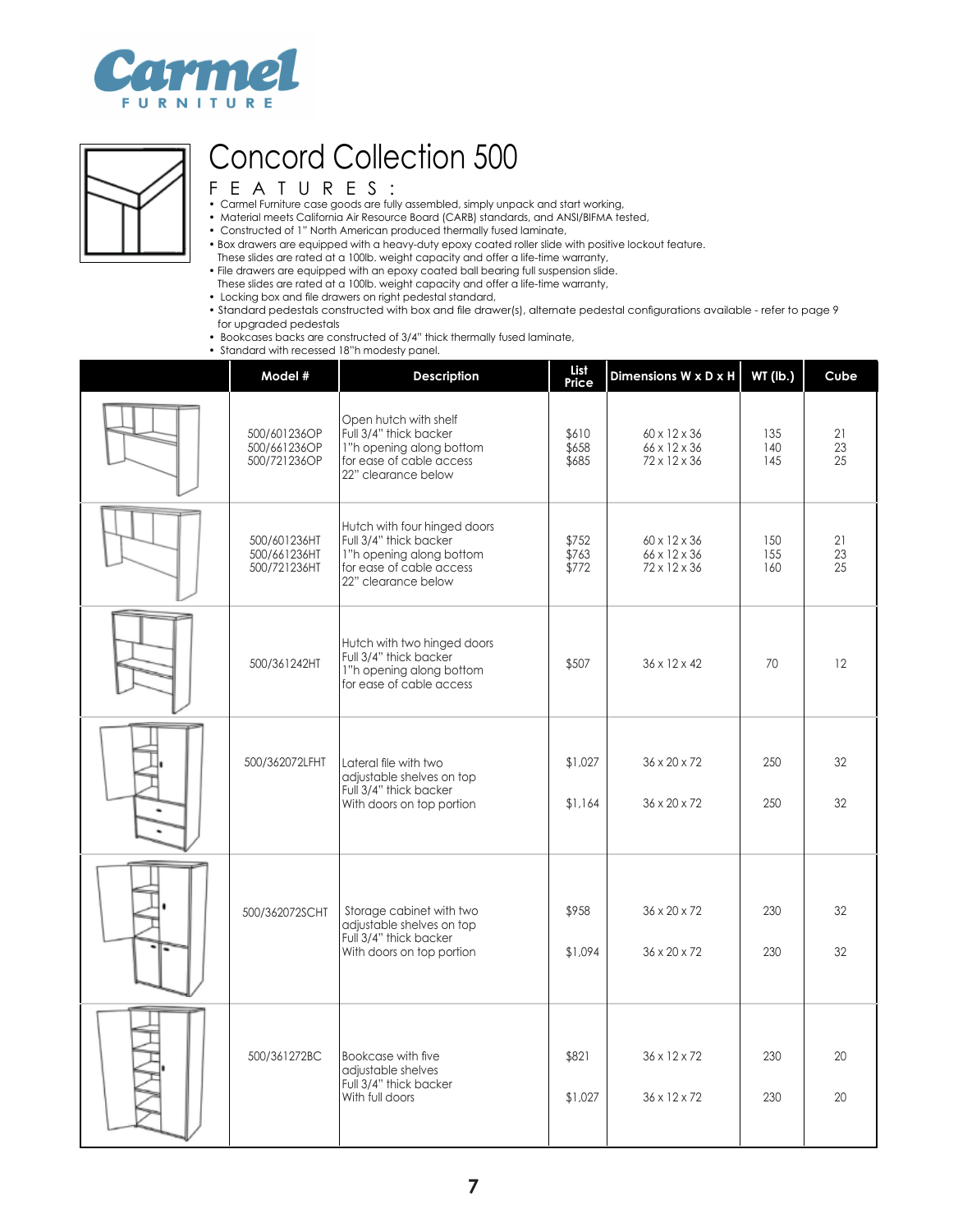



- Carmel Furniture case goods are fully assembled, simply unpack and start working,
- Material meets California Air Resource Board (CARB) standards, and ANSI/BIFMA tested,
- Constructed of 1" North American produced thermally fused laminate,
- Box drawers are equipped with a heavy-duty epoxy coated roller slide with positive lockout feature.
- These slides are rated at a 100lb. weight capacity and offer a life-time warranty,
- File drawers are equipped with an epoxy coated ball bearing full suspension slide.
- These slides are rated at a 100lb. weight capacity and offer a life-time warranty,
- Locking box and file drawers on right pedestal standard,
- Standard pedestals constructed with box and file drawer(s), alternate pedestal configurations available refer to page 9 for upgraded pedestals
- Bookcases backs are constructed of 3/4" thick thermally fused laminate,
- Standard with recessed 18"h modesty panel.

|                            | Model #                                                  | <b>Description</b>                                                                                                                                                            | List<br>Price                 | Dimensions W x D x H                                        | WT (lb.)          | Cube                  |
|----------------------------|----------------------------------------------------------|-------------------------------------------------------------------------------------------------------------------------------------------------------------------------------|-------------------------------|-------------------------------------------------------------|-------------------|-----------------------|
| 72/66/60<br>20<br>36<br>24 | 500/72-362024CCL<br>500/66-362024CCL<br>500/60-362024CCL | 72" Corner credenza left box & file<br>66" Corner credenza left box & file<br>60" Corner credenza left box & file<br>(full pedestal option see Pg. 8)                         | \$1.107<br>\$1,094<br>\$1,067 | 72 x 36 / 20 x 29<br>66 x 36 / 20 x 29<br>60 x 36 / 20 x 29 | 180<br>160<br>145 | 48<br>38<br>35        |
| 72/66/60<br>20<br>36<br>24 | 500/72-362024CCR<br>500/66-362024CCR<br>500/60-362024CCR | 72" Corner credenza right box & file<br>66" Corner credenza right box & file<br>60" Corner credenza right box & file<br>(full pedestal option see Pg. 8)                      | \$1,107<br>\$1,094<br>\$1,067 | 72 x 36 / 20 x 29<br>66 x 36 / 20 x 29<br>60 x 36 / 20 x 29 | 180<br>160<br>145 | 48<br>$\frac{38}{35}$ |
| 72/66/60<br>36<br>24<br>24 | 500/72-362424EXL<br>500/66-362424EXL<br>500/60-362424EXL | 72" Extended corner curved left box & file<br>66" Extended corner curved left box & file<br>60" Extended corner curved left box & file<br>(full pedestal option see Pg. 8)    | \$1,338<br>\$1,279<br>\$1,235 | 72 x 36 / 24 x 29<br>66 x 36 / 24 x 29<br>60 x 36 / 24 x 29 | 182<br>162<br>147 | 48<br>$38\,$<br>35    |
| 72/66/60<br>24<br>36<br>24 | 500/72-362424EXR<br>500/66-362424EXR<br>500/60-362424EXR | 72" Extended corner curved right box & file<br>66" Extended corner curved right box & file<br>60" Extended corner curved right box & file<br>(full pedestal option see Pg. 8) | \$1,338<br>\$1,279<br>\$1,235 | 72 x 36 / 24 x 29<br>66 x 36 / 24 x 29<br>60 x 36 / 24 x 29 | 182<br>162<br>147 | 48<br>38<br>35        |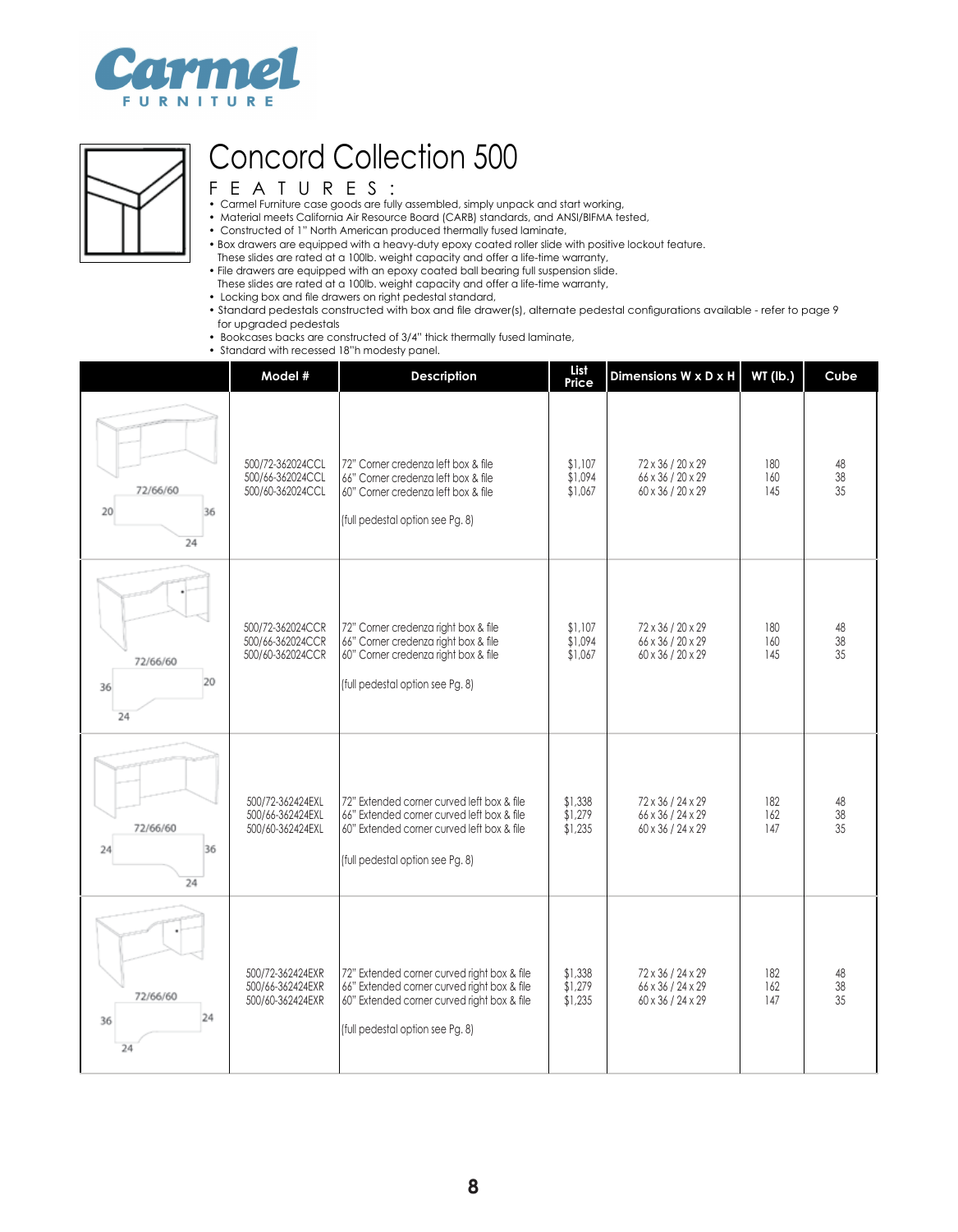



- Carmel Furniture case goods are fully assembled, simply unpack and start working,
- Material meets California Air Resource Board (CARB) standards, and ANSI/BIFMA tested,
- Constructed of 1" North American produced thermally fused laminate,
- Box drawers are equipped with a heavy-duty epoxy coated roller slide with positive lockout feature.
- These slides are rated at a 100lb. weight capacity and offer a life-time warranty,
- File drawers are equipped with an epoxy coated ball bearing full suspension slide.
- These slides are rated at a 100lb. weight capacity and offer a life-time warranty,
- Locking box and file drawers on right pedestal standard,
- Standard pedestals constructed with box and file drawer(s), alternate pedestal configurations available refer to page 9 for upgraded pedestals
- Bookcases backs are constructed of 3/4" thick thermally fused laminate,
- Standard with recessed 18"h modesty panel.

| Model #                                            | <b>Description</b>                                                                                                                                             | List<br>Price              | Dimensions W x D x H                         | <b>WT (lb.)</b>   | Cube    |
|----------------------------------------------------|----------------------------------------------------------------------------------------------------------------------------------------------------------------|----------------------------|----------------------------------------------|-------------------|---------|
| 500/72-363024BL                                    | 72" Curved D-Top full modesty                                                                                                                                  | \$1,228                    | 72 x 36 / 30 x 29                            | 175               | 48      |
| 500/66-363024BL                                    | 66" Curved D-Top full modesty                                                                                                                                  | \$1,212                    | 66 x 36 / 30 x 29                            | 150               | 38      |
| 500/72-363024BR                                    | 72" Curved D-Top full modesty                                                                                                                                  | \$1,228                    | 72 x 36 / 30 x 29                            | 175               | 48      |
| 500/66-363024BR                                    | 66" Curved D-Top full modesty                                                                                                                                  | \$1,212                    | 66 x 36 / 30 x 29                            | 150               | 38      |
| 500/1212BC                                         | 12" Corner bookcase 36" h with one fixed shelf                                                                                                                 | \$608                      | $12 \times 12 \times 36$                     | 88                | $\,8\,$ |
| 500/2020BC                                         | 20" Corner bookcase 29" h with one fixed shelf                                                                                                                 | \$720                      | 20 x 20 x 29                                 | 100               | 13      |
| 500/1612MS                                         | 16" mail sorter unit for hutch<br>price for mail sorter only.<br>(hutch see Pg.15)                                                                             | \$361                      | $17 \times 12 \times 22$                     | 30                | 8       |
| 500/601236CUHT<br>500/661236CUHT<br>500/721236CUHT | Hutch with 4 hinged doors<br>with 4" paper slots below.<br>Full 3/4" thick back<br>1"h opening along bottom<br>for ease of cable access<br>17" clearance below | \$1060<br>\$1080<br>\$1092 | 60 x 12 x 36<br>66 x 12 x 36<br>72 x 12 x 36 | 150<br>155<br>160 |         |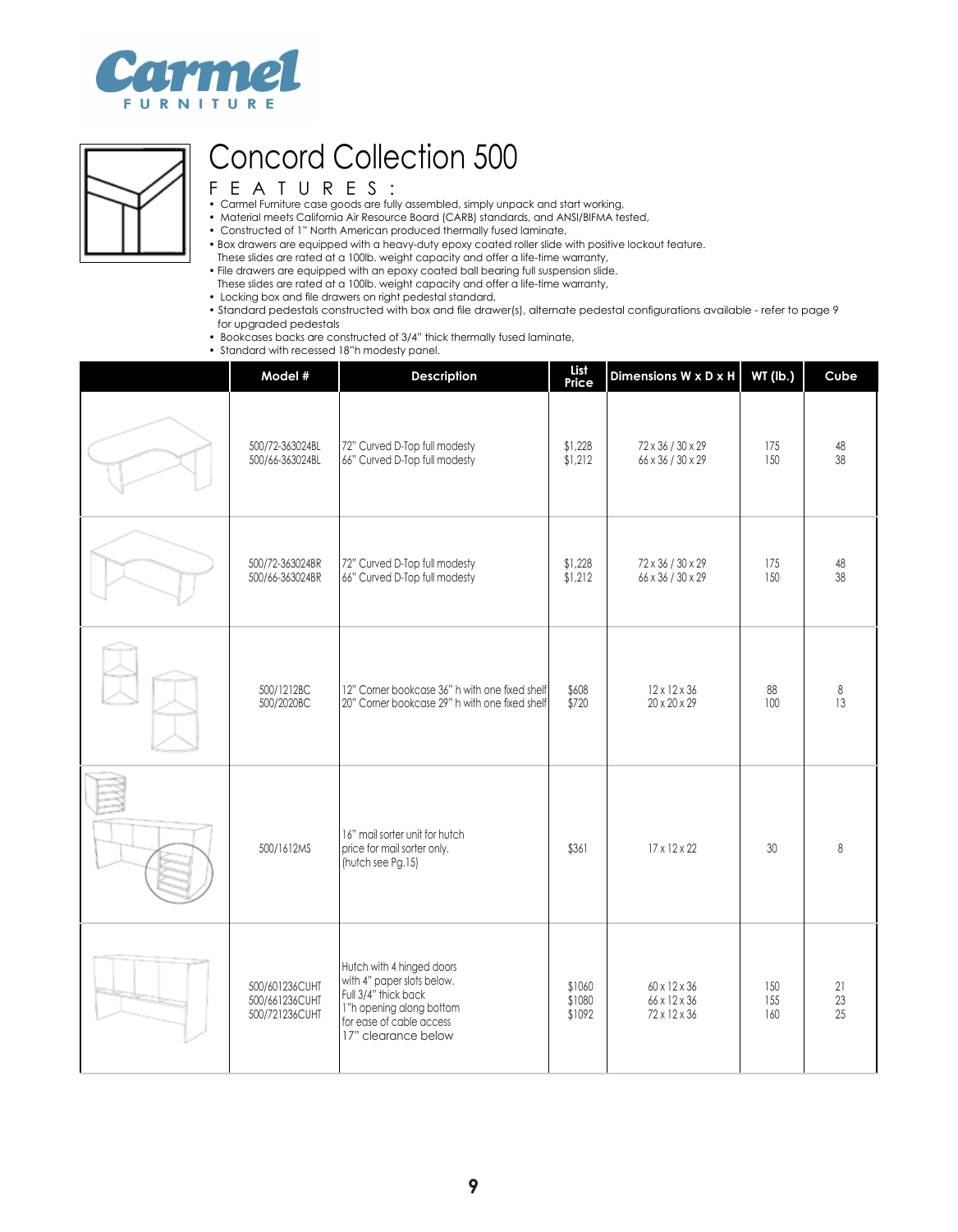



- Carmel Furniture case goods are fully assembled, simply unpack and start working,
- Material meets California Air Resource Board (CARB) standards, and ANSI/BIFMA tested,
- Constructed of 1" North American produced thermally fused laminate,
- Box drawers are equipped with a heavy-duty epoxy coated roller slide with positive lockout feature.
- These slides are rated at a 100lb. weight capacity and offer a life-time warranty,
- File drawers are equipped with an epoxy coated ball bearing full suspension slide.
- These slides are rated at a 100lb. weight capacity and offer a life-time warranty,
- Locking box and file drawers on right pedestal standard,
- Standard pedestals constructed with box and file drawer(s), alternate pedestal configurations available refer to page 9 for upgraded pedestals
- Bookcases backs are constructed of 3/4" thick thermally fused laminate,
- Standard with recessed 18"h modesty panel.

| Model #                        | Description                                                                           | List<br>Price      | Dimensions W x D x H         | <b>WT (lb.)</b> | Cube         |
|--------------------------------|---------------------------------------------------------------------------------------|--------------------|------------------------------|-----------------|--------------|
| 500/6630SPLGA<br>500/7236SPLGA | Reception with single pedestal on left<br>Work surface at 29"h<br>Full modesty panel  | \$1,101<br>\$1,299 | 66 x 30 x 42<br>72 x 36 x 42 | 280<br>300      | $55\,$<br>62 |
| 500/6630SPRGA<br>500/7236SPRGA | Reception with single pedestal on right<br>Work surface at 29"h<br>Full modesty panel | \$1,101<br>\$1,299 | 66 x 30 x 42<br>72 x 36 x 42 | 280<br>300      | 55<br>62     |
| 500/4524RGA                    | Reception return right pedestal<br>Work surface at 29"h<br>Full modesty panel         | \$527              | 45 x 24 x 42                 | 150             | 28           |
| 500/4524LGA                    | Reception return left pedestal<br>Work surface at 29"h<br>Full modesty panel          | \$527              | $45 \times 24 \times 42$     | 150             | 28           |
| 500/601216OR                   | Desk organizer<br>Five adjustable dividers                                            | \$371              | 60 x 12 x 16                 | 45              | 5            |
| 500/36RT                       | 36" round table<br>Comes standard with Straight "X" style base                        | \$460              | 36 x 36 x 29                 | 70              | 4            |
| 500/48RT                       | 48" round table<br>Comes standard with Straight "X" style base                        | \$527              | 48 x 48 x 29                 | 70              | 6            |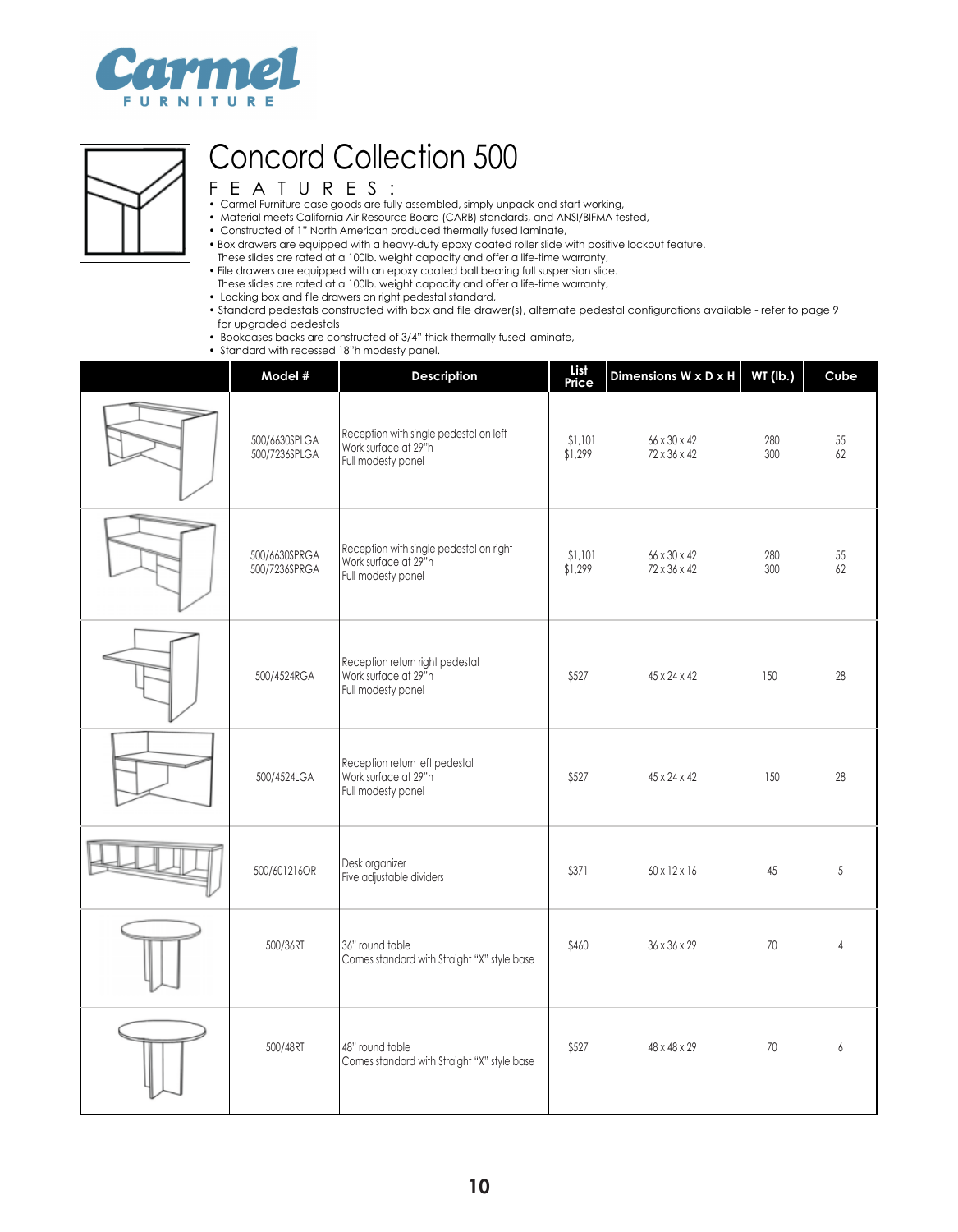



- Carmel Furniture case goods are fully assembled, simply unpack and start working,
- Material meets California Air Resource Board (CARB) standards, and ANSI/BIFMA tested,
- Constructed of 1" North American produced thermally fused laminate,
- Box drawers are equipped with a heavy-duty epoxy coated roller slide with positive lockout feature.
- These slides are rated at a 100lb. weight capacity and offer a life-time warranty,
- File drawers are equipped with an epoxy coated ball bearing full suspension slide.
- These slides are rated at a 100lb. weight capacity and offer a life-time warranty,
- Locking box and file drawers on right pedestal standard,
- Standard pedestals constructed with box and file drawer(s), alternate pedestal configurations available refer to page 9 for upgraded pedestals
- Bookcases backs are constructed of 3/4" thick thermally fused laminate,
- Standard with recessed 18"h modesty panel.

| Model #          | Description                                                    | List<br>Price | Dimensions W x D x H | WT (lb.) | Cube |
|------------------|----------------------------------------------------------------|---------------|----------------------|----------|------|
| 500/60RT         | 60" round table<br>Comes standard with straight "X" style base | \$554         | 60 x 60 x 29         | 130      | 9    |
| 500/162120BFPD   | Box and file mobile pedestal on four casters                   | \$438         | 16 1/2 x 21 x 21 1/2 | 90       | 6    |
| 500/162127BBBBPD | Box, box, box, box pedestal on four casters                    | \$465         | 16 1/2 x 21 x 27 1/2 | 95       | 9    |
| 500/162127FFPD   | File, file pedestal on four casters                            | \$465         | 16 1/2 x 21 x 27 1/2 | 95       | 9    |